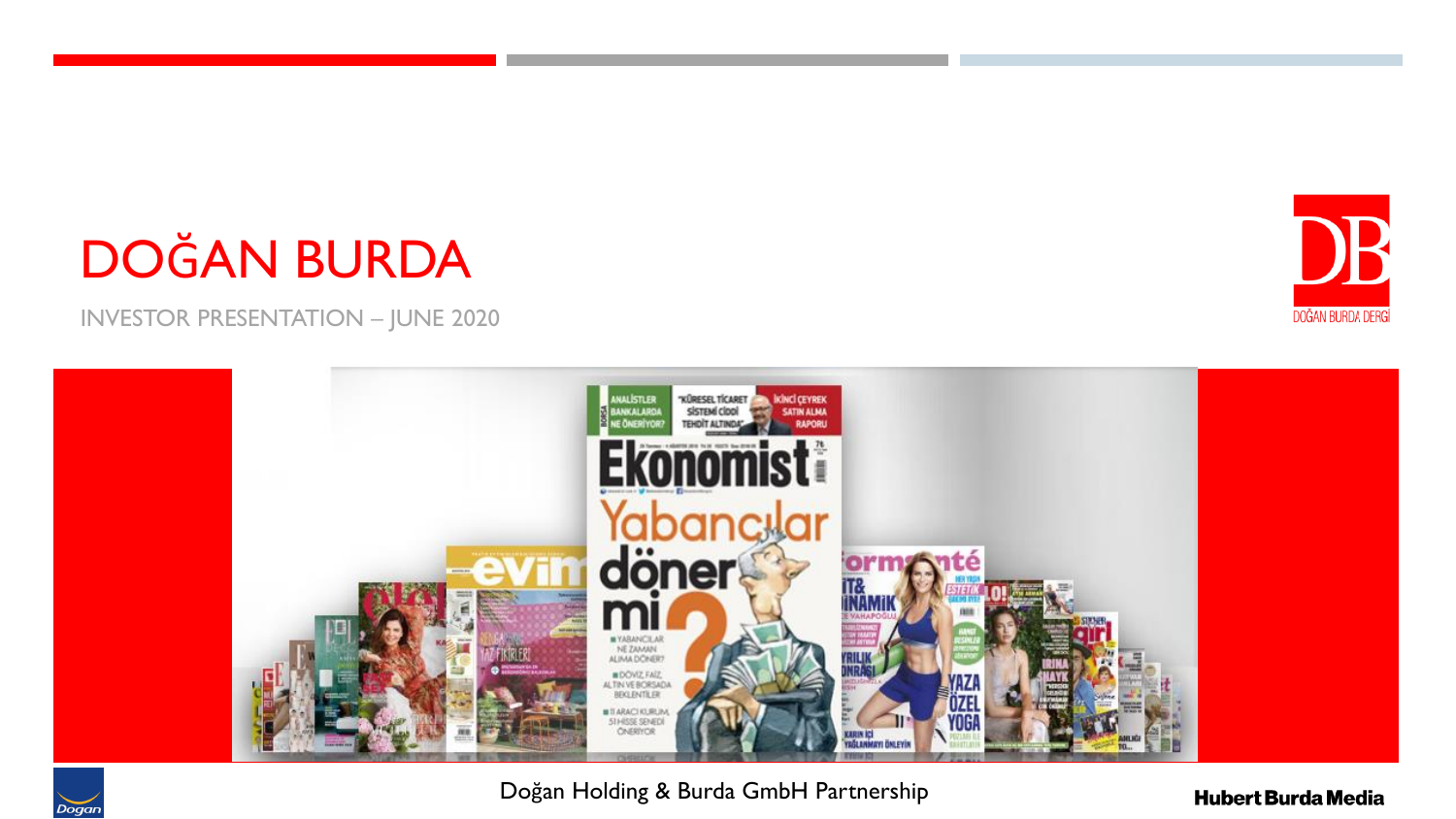#### DOĞAN BURDA: LEADING MAGAZINE GROUP IN TURKEY

- JV of Doğan Holding & Burda GmbH,
- Diverse portfolio with well-known and leading brands with 42 publications (monthlies, weeklies and various other magazines).
- Focusing on digital activities for securing long-term audience: 31 brands, 4 e-sales web sites and 22 tablet and mobile application.
- $\blacksquare$  DB maintains #1 position with a market share of 43% in magazine circulation & 59% in magazine ad market in 1H20.
- Net cash position of TL22.1 mn as of 1H20-end.

#### # 1 Magazine Company in Turkey

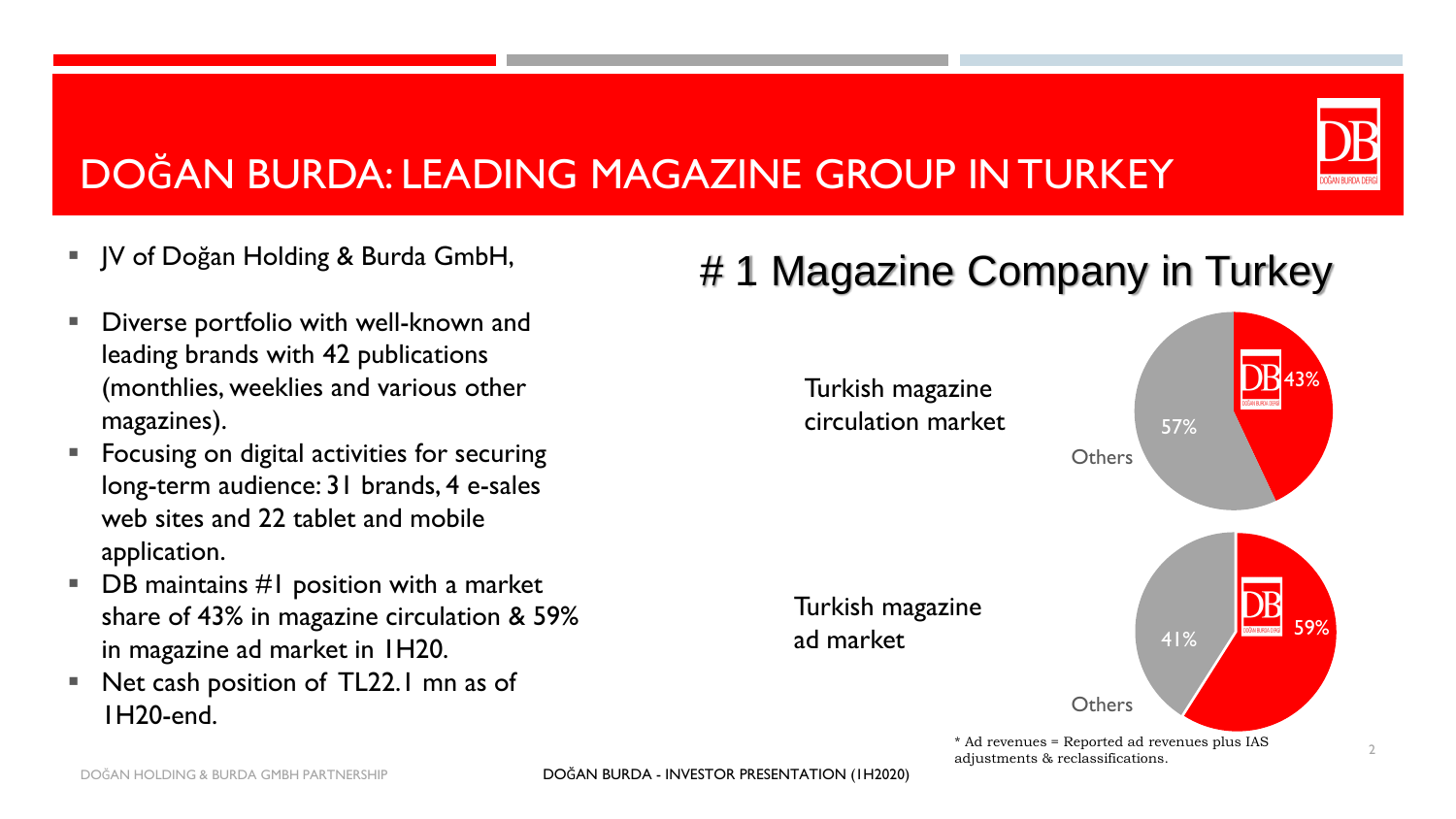# DOĞAN BURDA DERG

#### WIDE SELECTION OF MAGAZİNES FOR EVERY TASTE

**Dogan Burda offers a broad portfolio of magazines to suit everyone** 

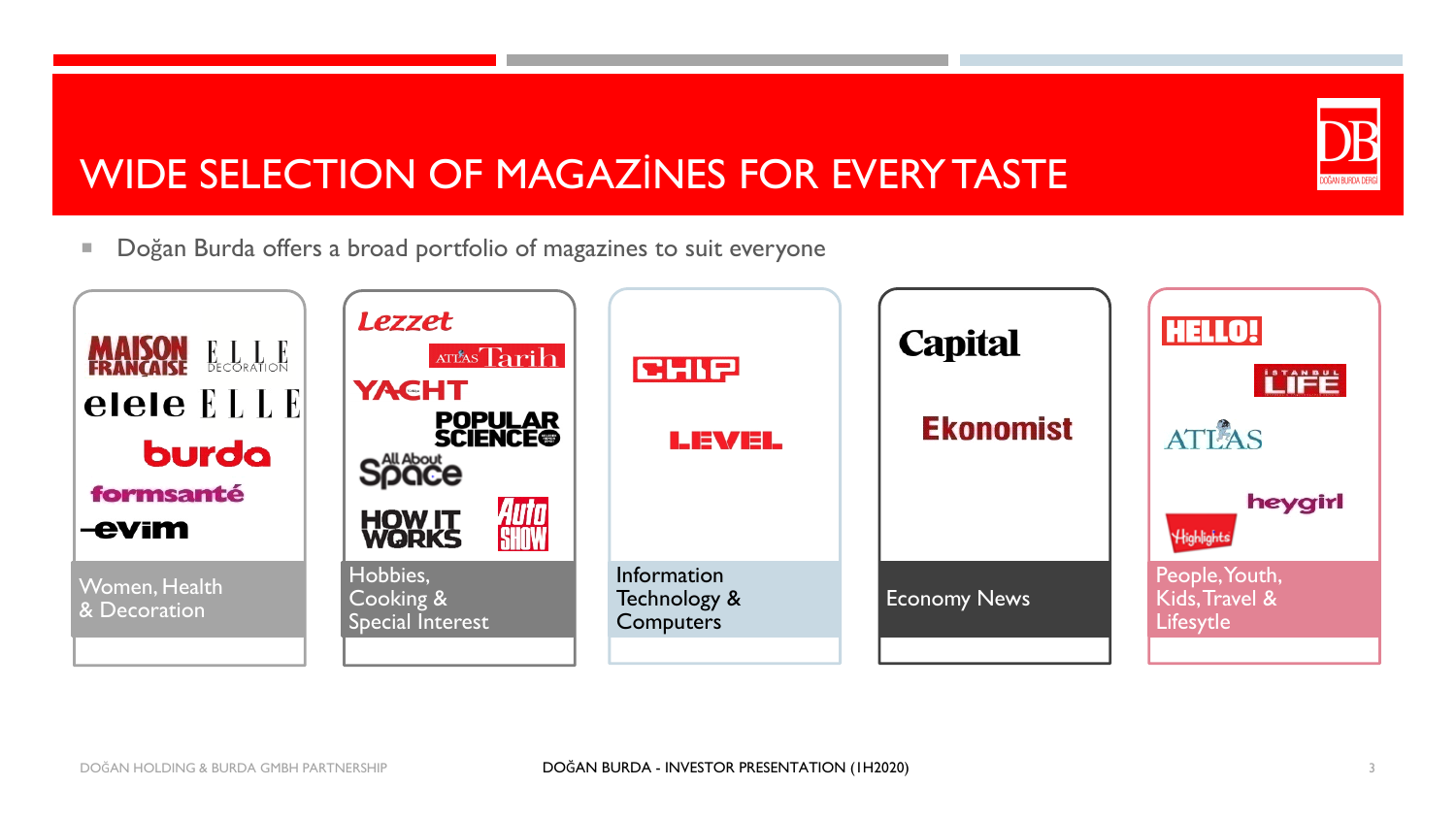#### INTERNATIONALLY RECOGNIZED BRANDS & LICENSES

| <b>Magazine</b>                                         | Licensor                                      |
|---------------------------------------------------------|-----------------------------------------------|
| <b>Auto Show</b>                                        | Axel Springer Auto-Verlag GmbH                |
| <b>Burda</b>                                            | Verlag Aenne Burda GmbH & Co.                 |
| Capital                                                 | Grüner + Jahr International Magazines<br>GmbH |
| Elle & Elle Decoration                                  | Hachette Filipacchi Presse S.A.               |
| <b>Maison Francaise</b>                                 | <b>Cote Maison</b>                            |
| Hello                                                   | Hola, S.L.                                    |
| Chip & Level                                            | <b>Chip Holding GmbH</b>                      |
| Popular Science                                         | <b>Bonnier Corporation</b>                    |
| How it Works, All About Space Future Publishing Limited |                                               |
| Kartal Göz                                              | Highlights For Children International Inc.    |

Doğan Burda takes advantage of various internationally recognized licenses under its portfolio.

DOĞAN BURDA DERG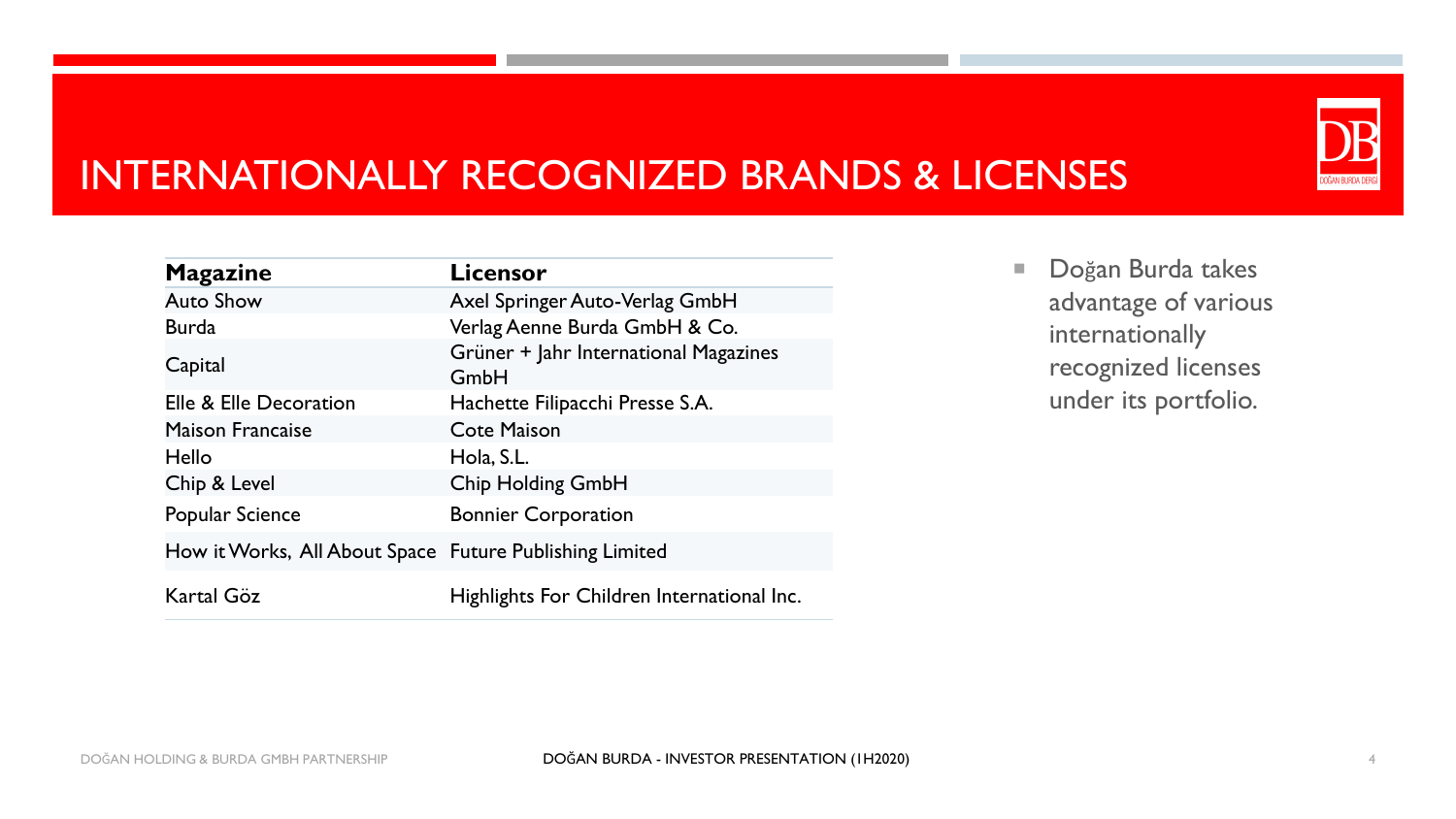#### DİGİTAL ACTIVITIES





Continue to focus on digital activities; currently there are 28 brands' digital websites and/or tablet versions.

- The company continuously renew its magazine websites and relaunch if necessary
- **Telecommunication Company's mobile e-mag app started to be used as a new revenue channel:** 
	- The number of eMagazine downloads exceeds 430 K monthly on Dergilik
- Doğan Burda's websites has around 12 mn monthly UV in total.

#### Sources: Google Analytics , Dergilik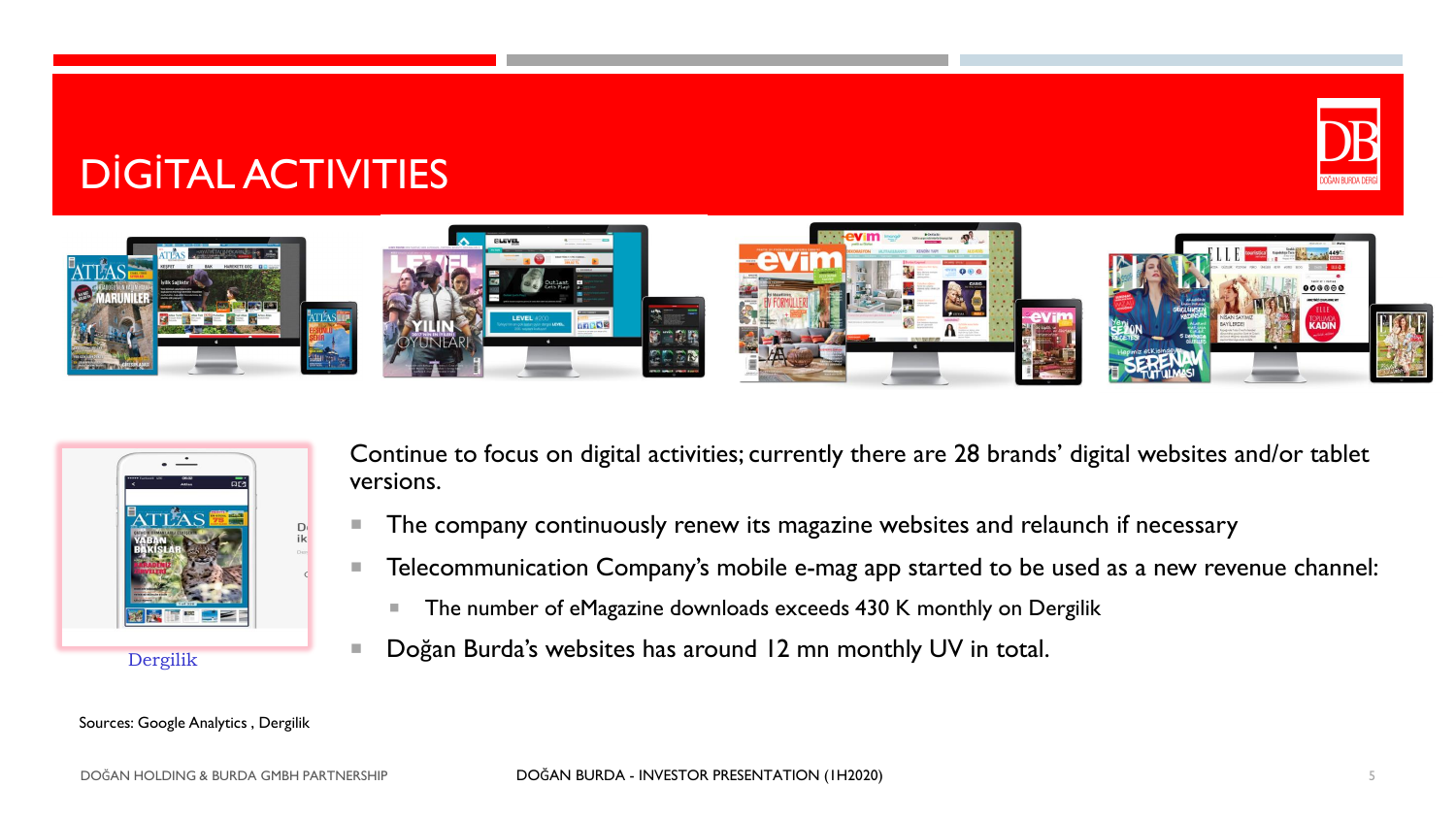#### MILESTONES OF DOĞAN BURDA



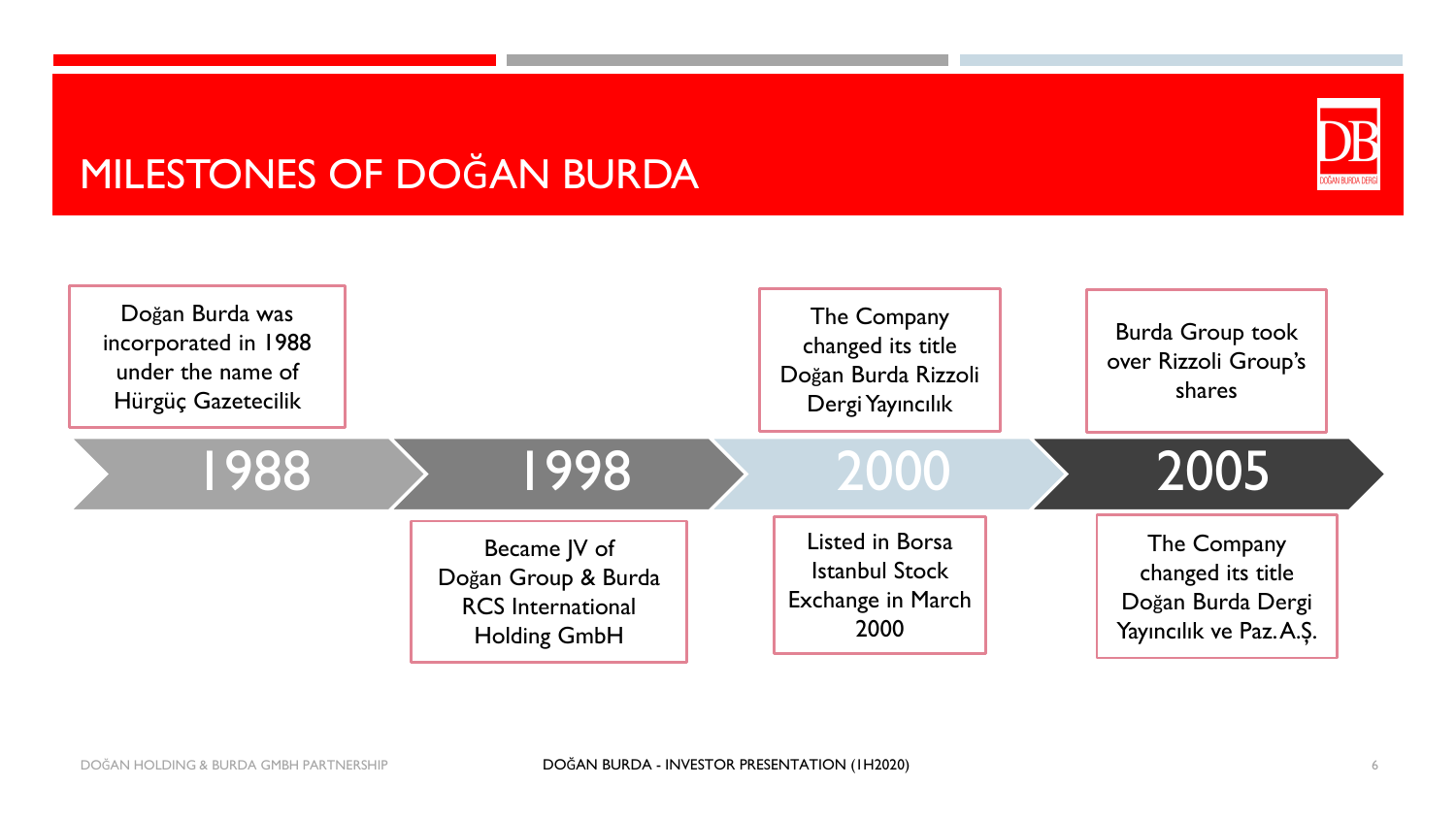#### JV OF DOĞAN GROUP & BURDA GMBH





- Doğan Group, founded by Aydın Doğan, is one of the leading groups in Turkey with almost 60 years of experience.
- Doğan Group companies play a pioneering role in a wide range of sectors, which include the energy, industry, automotive marketing, financial services as well as media and tourism.
- Doğan Group has been adding significant value to the Turkish economy, fully integrated and 40 years of long-standing position in the sector, until May 16, 2018. On May 16, 2018, Doğan Holding sold all its shares in its major publishing and broadcasting assets, excluding its share in Doğan Burda<sup>1</sup>.

#### **Hubert Burda Media**

- Hubert Burda Media Group (HBM), a global player with an international reputation, is one of the largest corporations of Germany.
- A family enterprise with a history spanning over 100 years, Hubert Burda Media combines tradition and innovation. Today, the corporation is one of Germany's largest media companies with an international presence and a global reputation.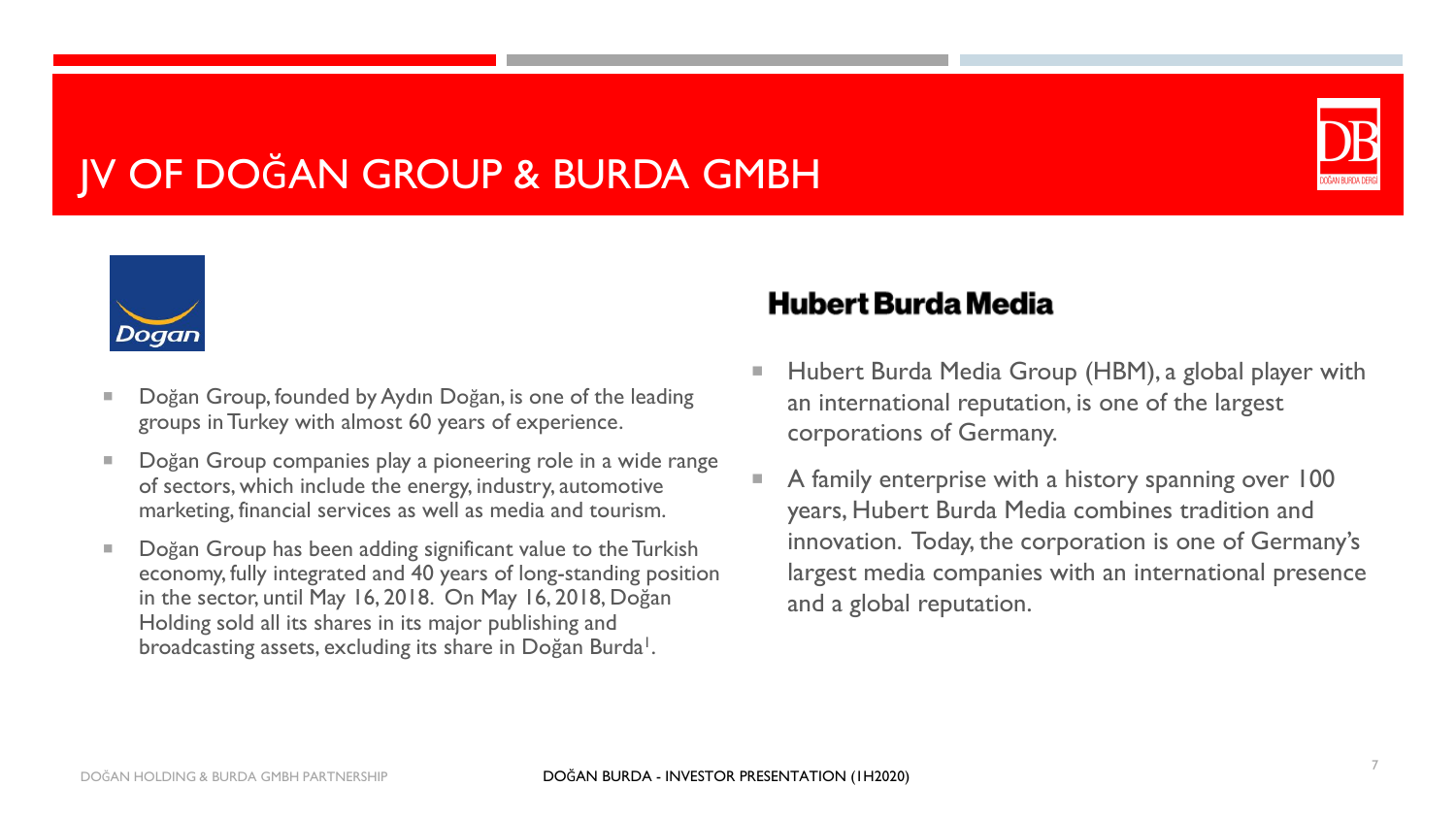

#### FINANCIAL SUMMARY

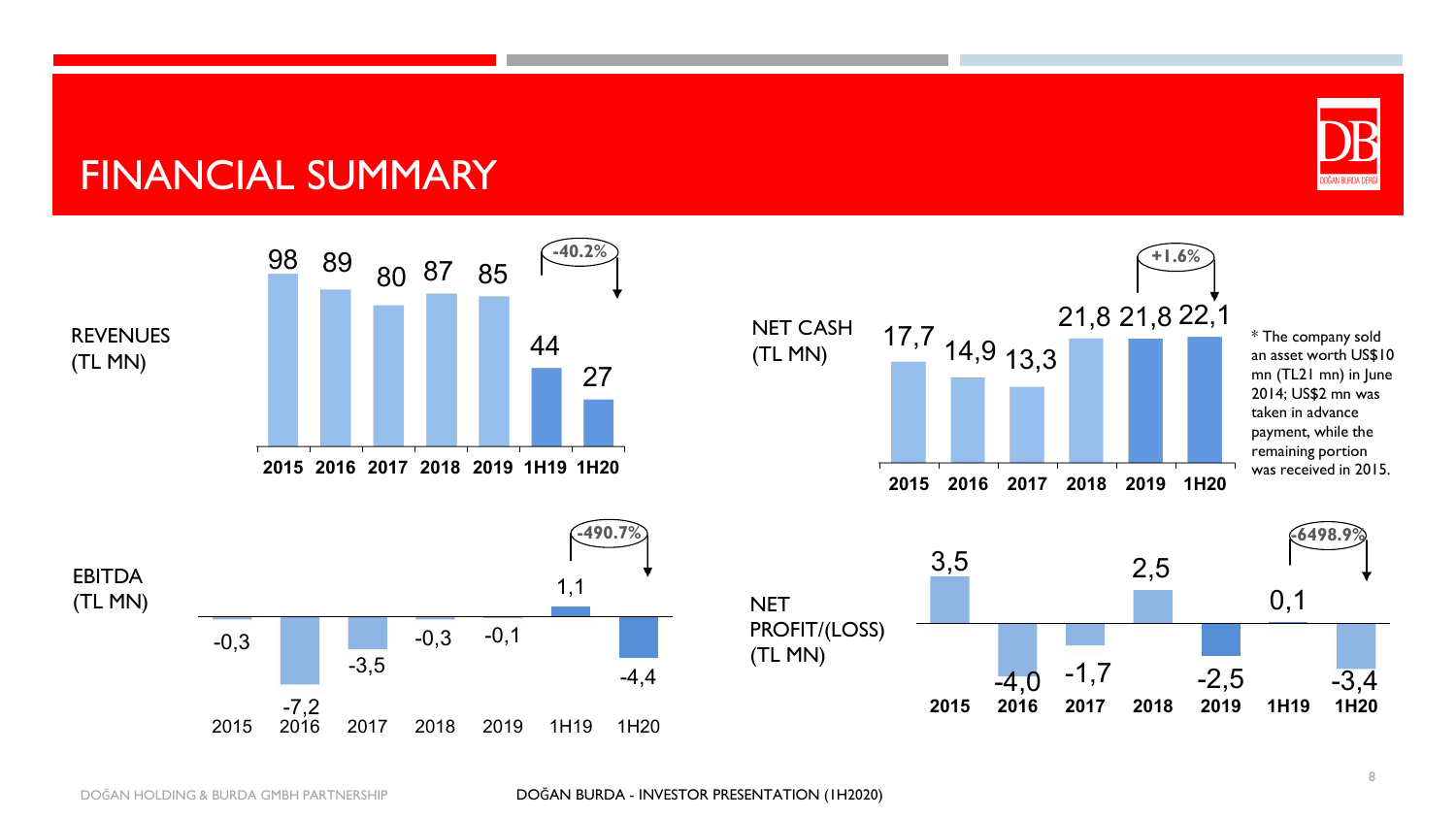

#### DIVIDEND HISTORY & STOCK PERFORMANCE



- **Doğan Burda has been** trading on Borsa Istanbul since March 28, 2000 with a ticker <DOBUR>.
- Distributed dividend straight up until 2016, where the company generated net loss.

|                            |              | 17.08.20                |
|----------------------------|--------------|-------------------------|
| <b>DOBUR</b>               |              | 18.08.20                |
| <b>Share Price</b>         |              | 27,26 TL                |
| # shares (mn)              |              | 19,6                    |
| <b>TL/US\$</b>             |              | 7,37                    |
| <b>Market Cap.</b>         |              | 533,2 mn TL             |
|                            |              | 72.4 mn \$              |
| Free float (30.06.20)      |              | 14,98%                  |
| Avg. Daily Volume (3 mths) |              | 2.511.417 TL            |
| 52 week price (low - high) | 32,88 TL     | 2,43 TL                 |
| <b>Share Performance</b>   | <b>DOBUR</b> | <b>Rel. to BIST-100</b> |
| Monthly                    | 21,7%        | 32,9%                   |
| <b>YTD*</b>                | 349.1%       | 370,4%                  |

\* Year to date



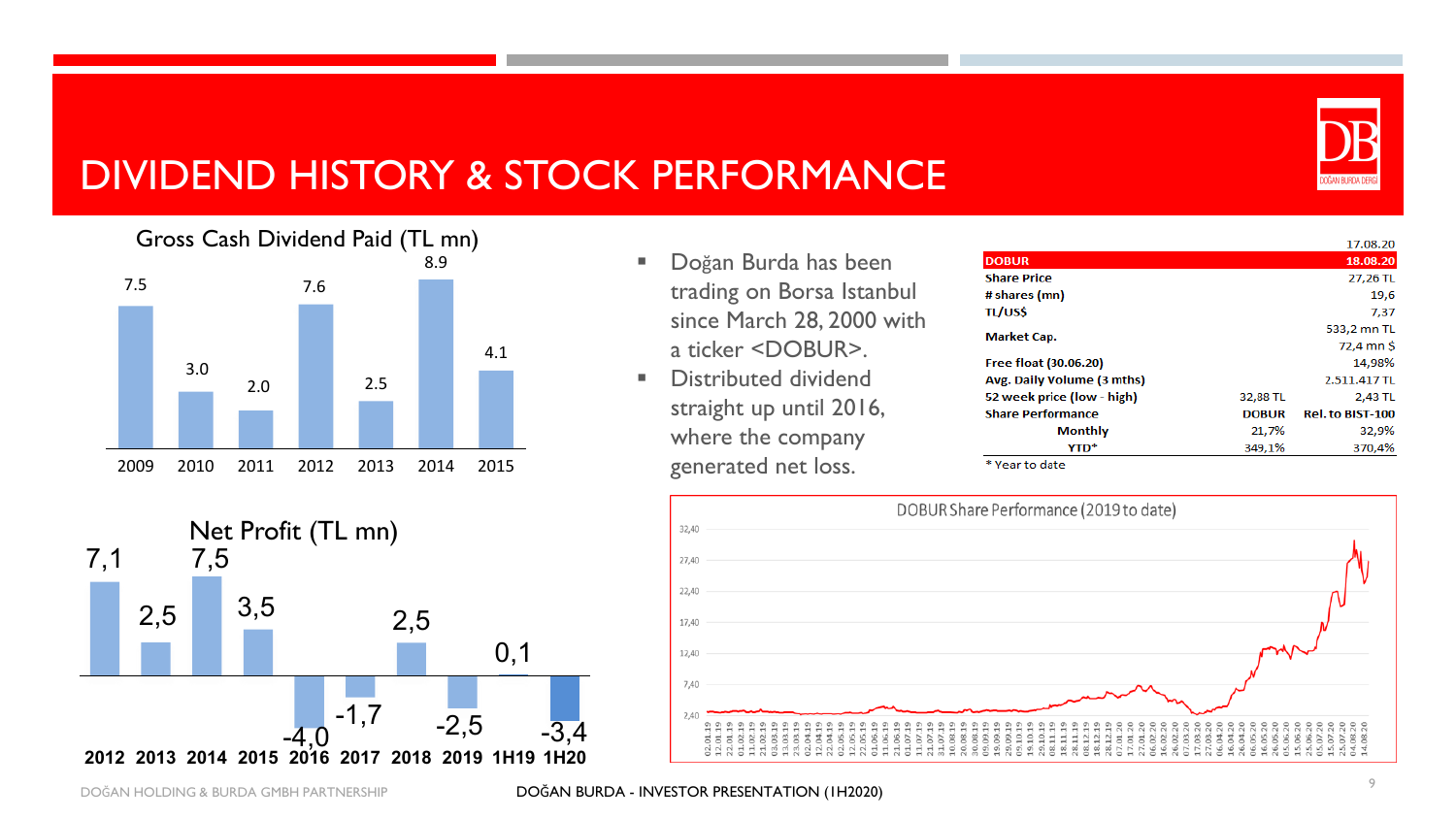### FINANCIAL REVIEW

1H2020 FINANCIALS

DOĞAN HOLDING & BURDA GMBH PARTNERSHIP DOĞAN BURDA - INVESTOR PRESENTATION (1H2020)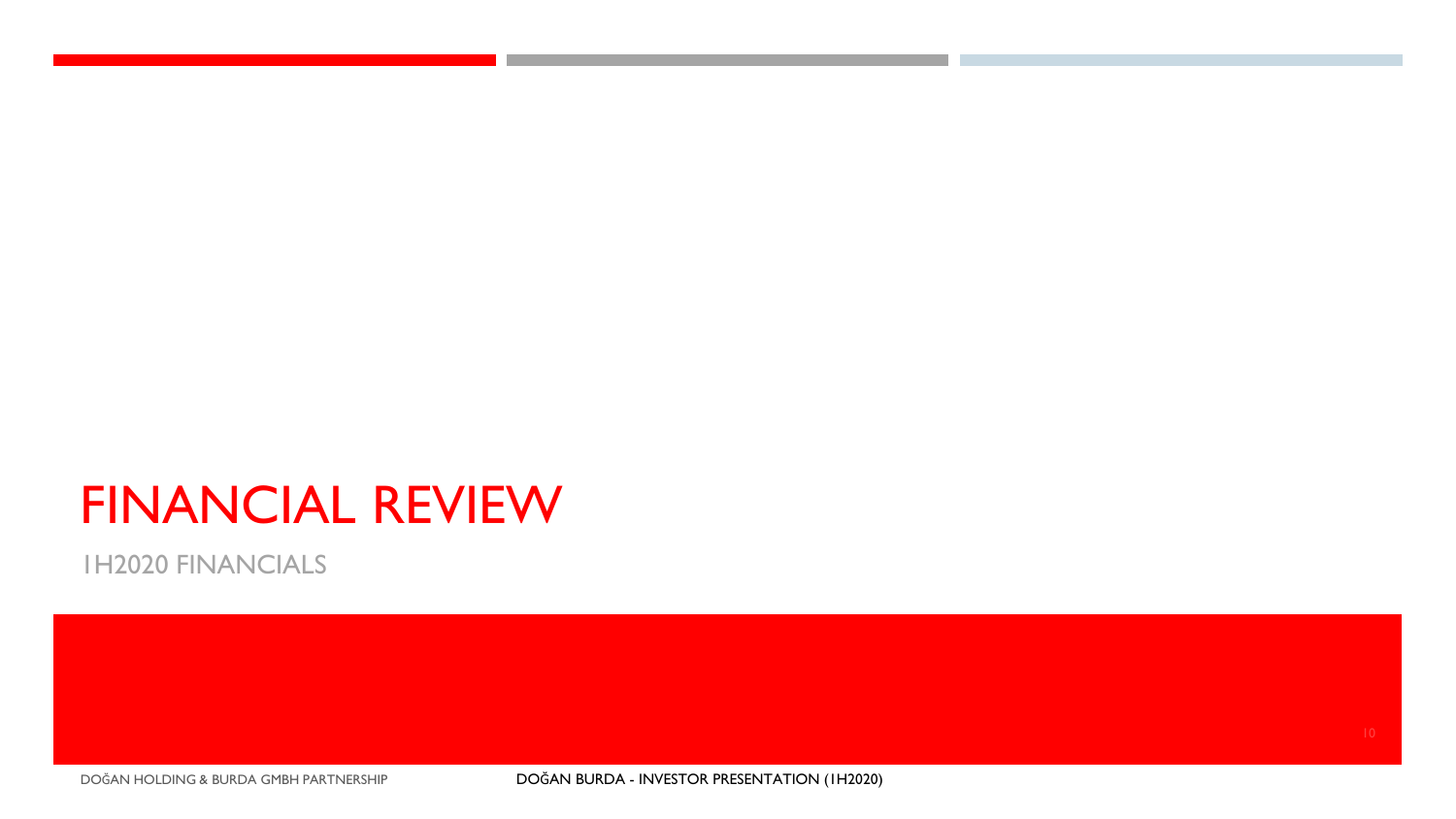#### HIGHLIGHTS OF 1H20

- Due to postponed events and publications by reason of Covid-19, the revenues has decreased by 40.2% compared to 1H19.
- The decrease on revenues due to Covid-19 has also resulted in TL -3.4 mn Loss.
- **The company maintained a net cash of TL 22.1 mn as** of H12020.

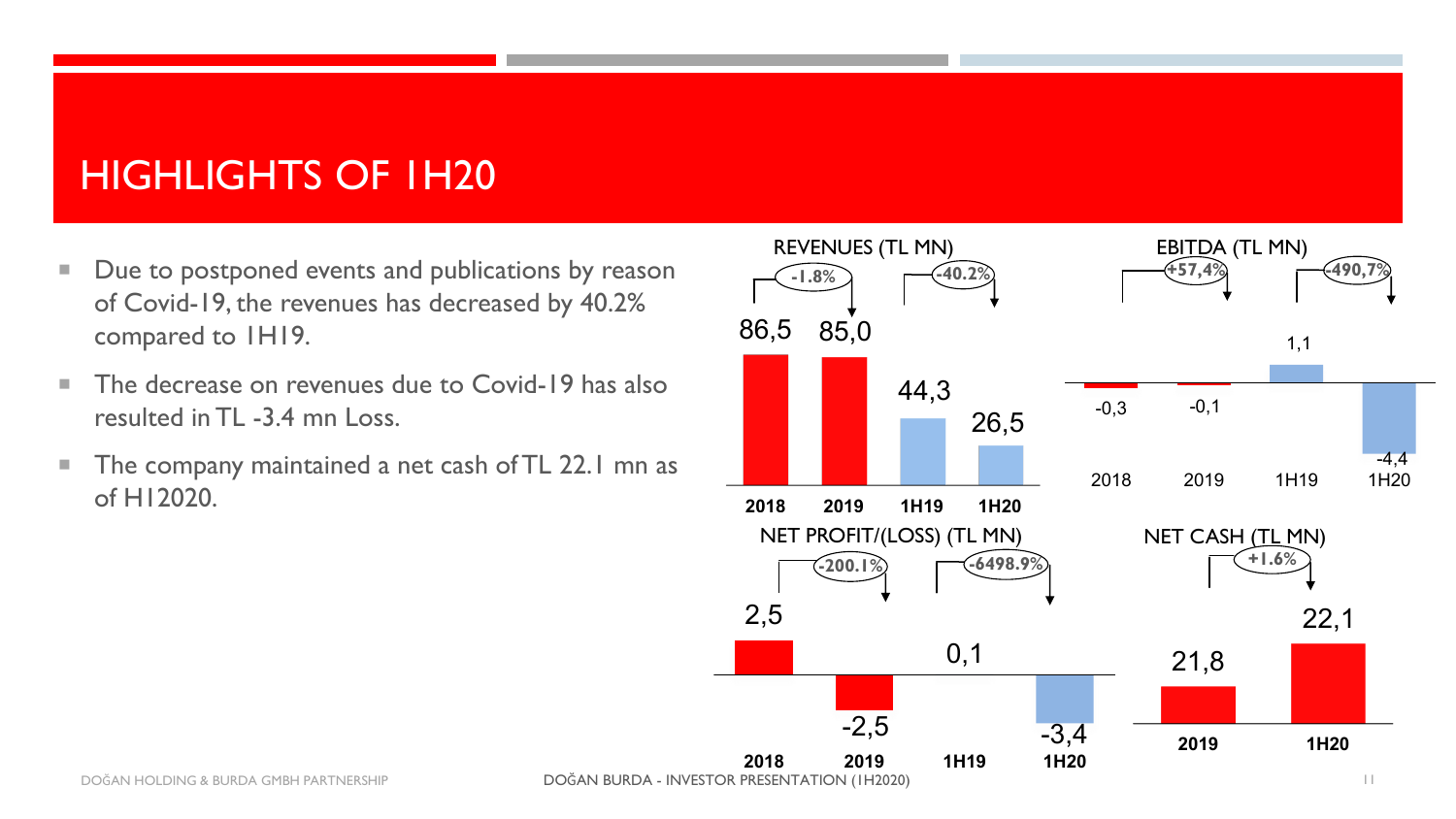#### TURKISH MAGAZINE MARKET

- DB's ad revenues decreased by 46,6% in 1H20 yoy depending on mainly postponed events by reason of Covid-19.
- DB's maintained its leadership position with 51% market share in circulation & circulation figures as in 1H20.

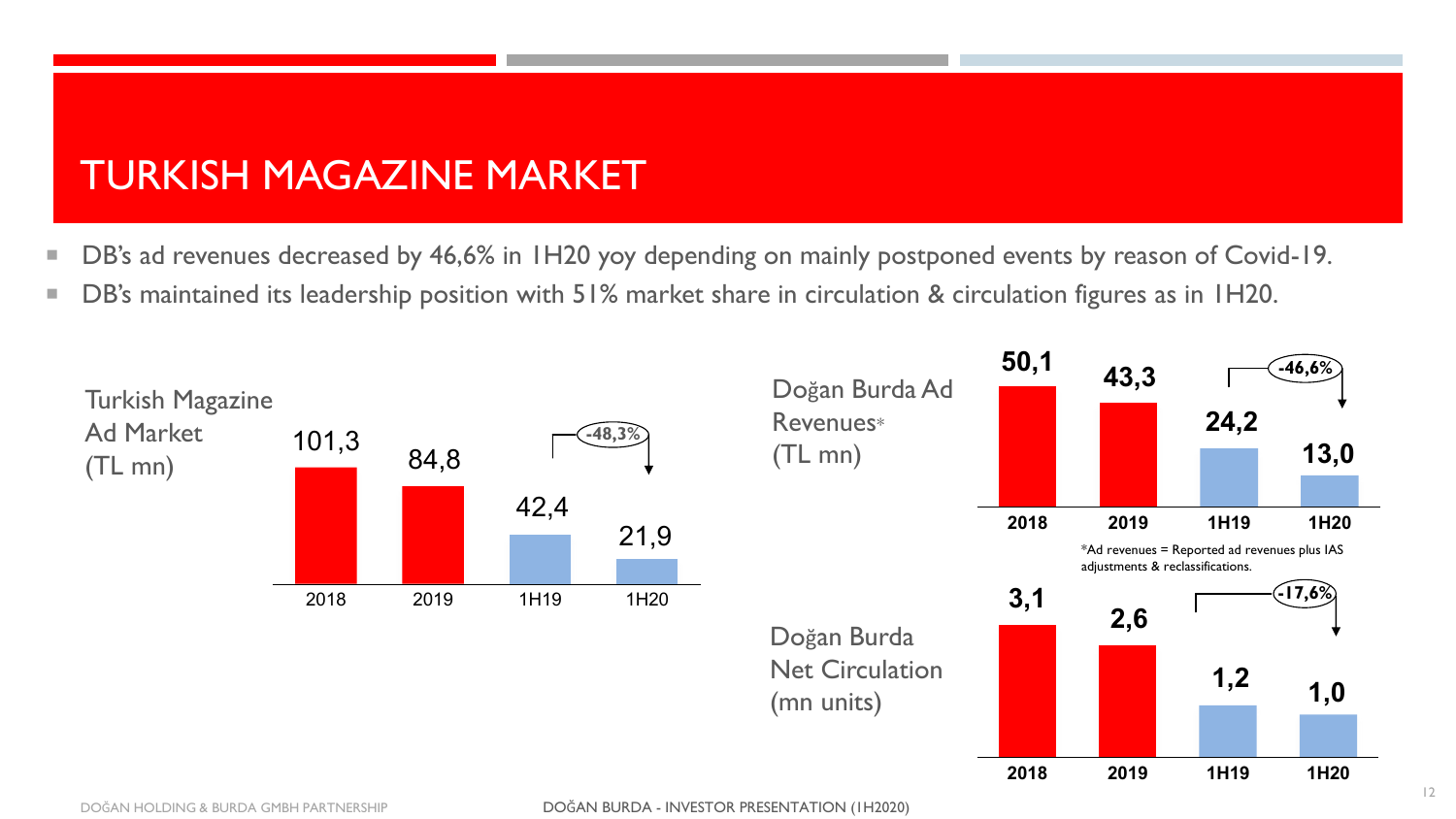

#### DİGİTAL ACTIVITIES IN 1H20



- The number of eMagazine downloads is more than 430 K monthly on Dergilik
- **Formsante.com.tr and <https://ozelsayi.dbabone.com/> has been re-launched.**
- Burda sewing course channel was created on Youtube and reached 30.4 K subscribers <https://www.youtube.com/c/BurdaDergisiTR>
- Exclusive, Elle Beauty Box 6 and Elle Beauty Box Yves Rocher launched and sold out https://beautybox.elle.com.tr/. Elle Beauty Box 5, Elle Beauty Box 7, Elele box and Lezzet Box are ongoing products for sale.
- On web sites approximately 12 mn monthly unique visitors in total.

Sources: Google Analytics , Apple iTunes Connect, Dergilik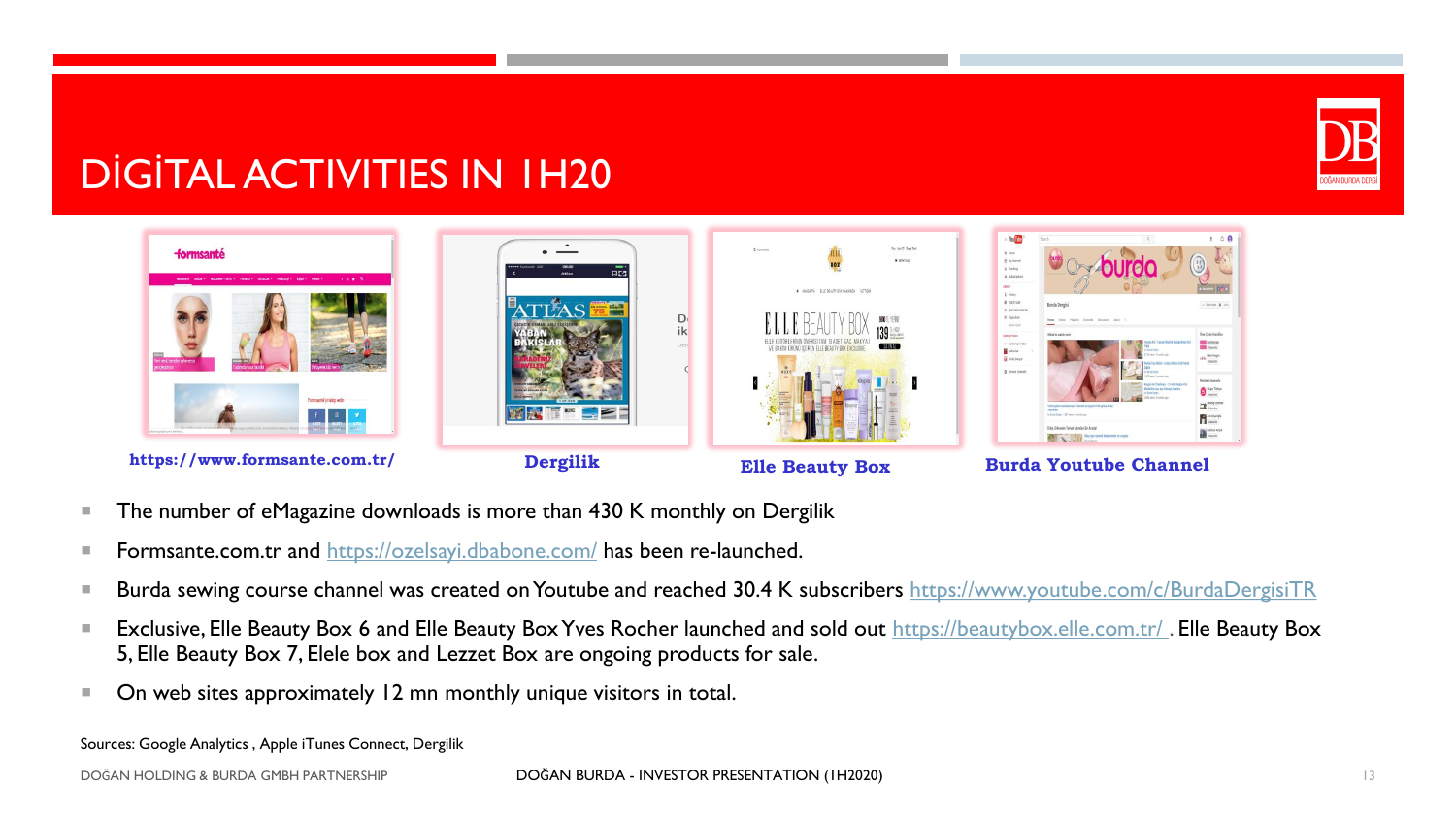#### REVENUE & COST BREAKDOWN

- The revenue in 1H20 is completed 40.2% at the behind of 1H19. Depending on the postponed events and publications by reason of Covid-19, ad sales and circulation sales decreased by 47.2% and 33.2% respectively.
- The decrease by 23% on COGS compared to 1H19 is mainly due to the decrease on personnel expenses, raw material and printing costs.
- By %30.6 decrease on operating expenses compared to 1H19 is mainly due to the decrease on advertising, events and promotion expenses.

| <b>Revenues (TL mn)</b>         | <b>IHI9</b> | <b>IH20</b> | Chg. YoY |
|---------------------------------|-------------|-------------|----------|
| <b>Total Revenues</b>           | 44,35       | 26,52       | $-40,2%$ |
| Advertising                     | 23,65       | 12,49       | $-47,2%$ |
| Circulation                     | 15,56       | 10,39       | $-33,2%$ |
| Other                           | 5,13        | 3,63        | $-29,2%$ |
| Cost of Goods Sold (-)          | 26, 16      | 20, 15      | $-23,0%$ |
| <b>Production Costs</b>         | 9,56        | 8,08        | $-15,5%$ |
| Depreciation                    | 1,33        | 1,64        | 23,7%    |
| <b>Other Costs</b>              | 15,27       | 10,42       | $-31,7%$ |
| <b>Gross Profit</b>             | 18,19       | 6,37        | $-65,0%$ |
| <b>Operating Expenses (-)</b>   | 19,38       | 13,45       | $-30,6%$ |
| Marketing, Sales & Distribution | 15,04       | 9,02        | $-40,0%$ |
| <b>General Administrative</b>   | 4,35        | 4,43        | 2,0%     |
| EBIT                            | -1,2        | -7,1        | 493,9%   |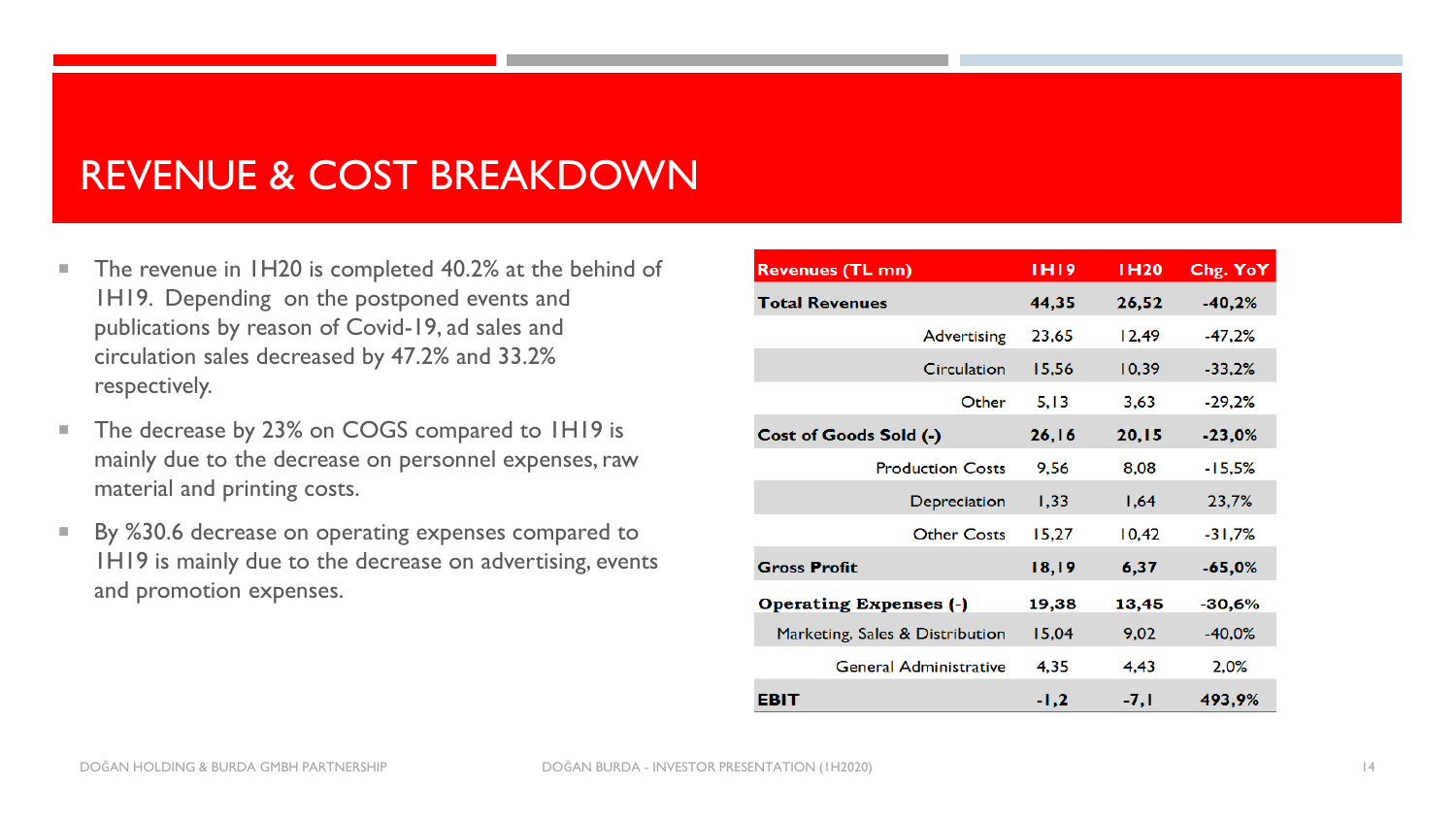#### BALANCE SHEET SUMMARY

| in TL mn                | Dec 31, 2019 | <b>June 30, 2020</b> |
|-------------------------|--------------|----------------------|
| Cash & Cash Equivalents | 21.8         | 22.1                 |
| <b>Financial Debt</b>   | 0.5          |                      |
| <b>Net Cash</b>         | 21.3         | 22.1                 |
| <b>Total Assets</b>     | 59.4         | 53.5                 |
| Shareholders' Equity    | 21.9         | 18.5                 |

■ Net cash position was TL22.1 mn as of 1H2020-end; maintains sufficient liquidity cushion to meet any shortterm operational funding.

DOĞAN HOLDING & BURDA GMBH PARTNERSHIP DOĞAN BURDA - INVESTOR PRESENTATION (1H2020)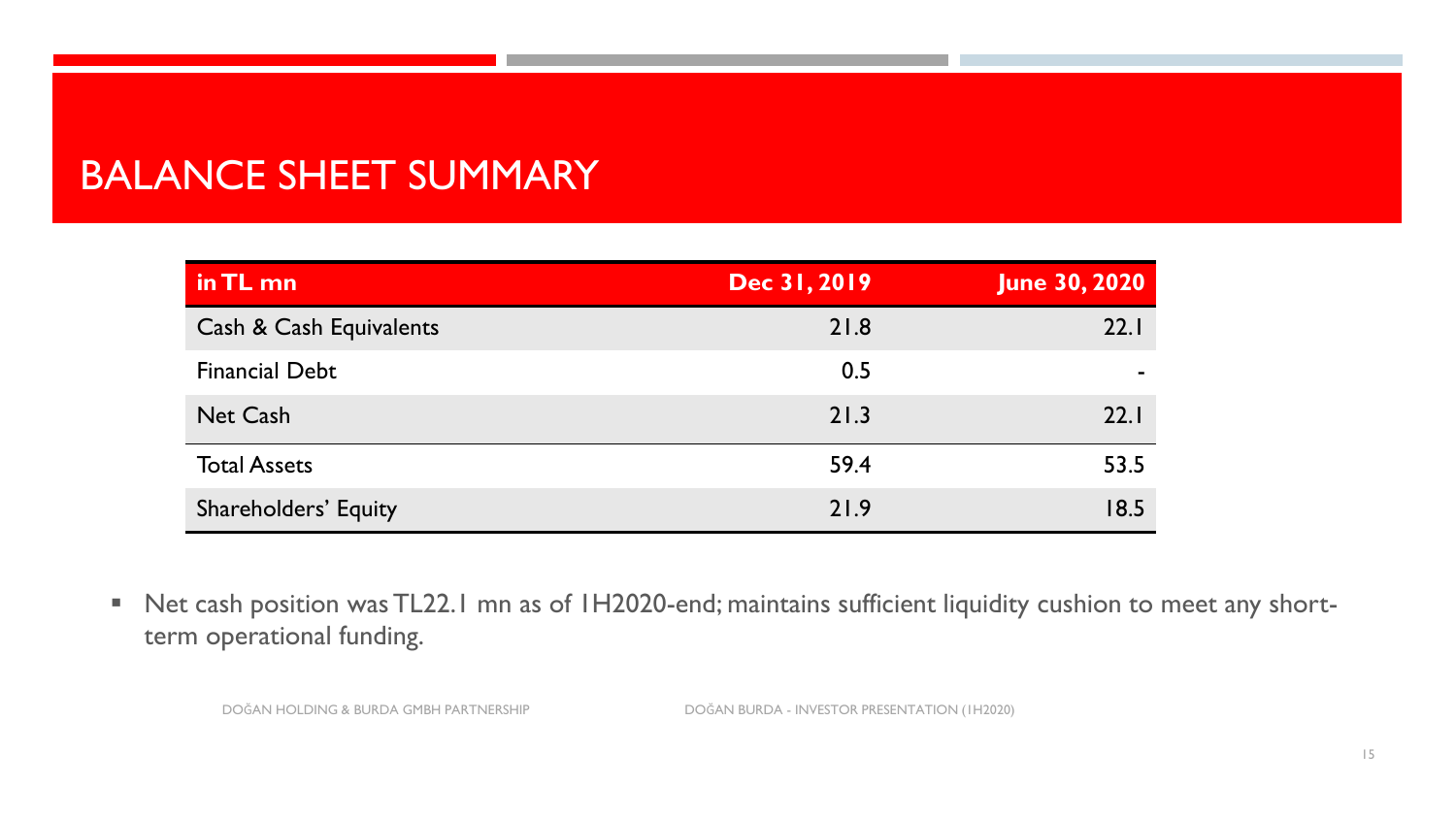#### FURTHER STRATEGIES

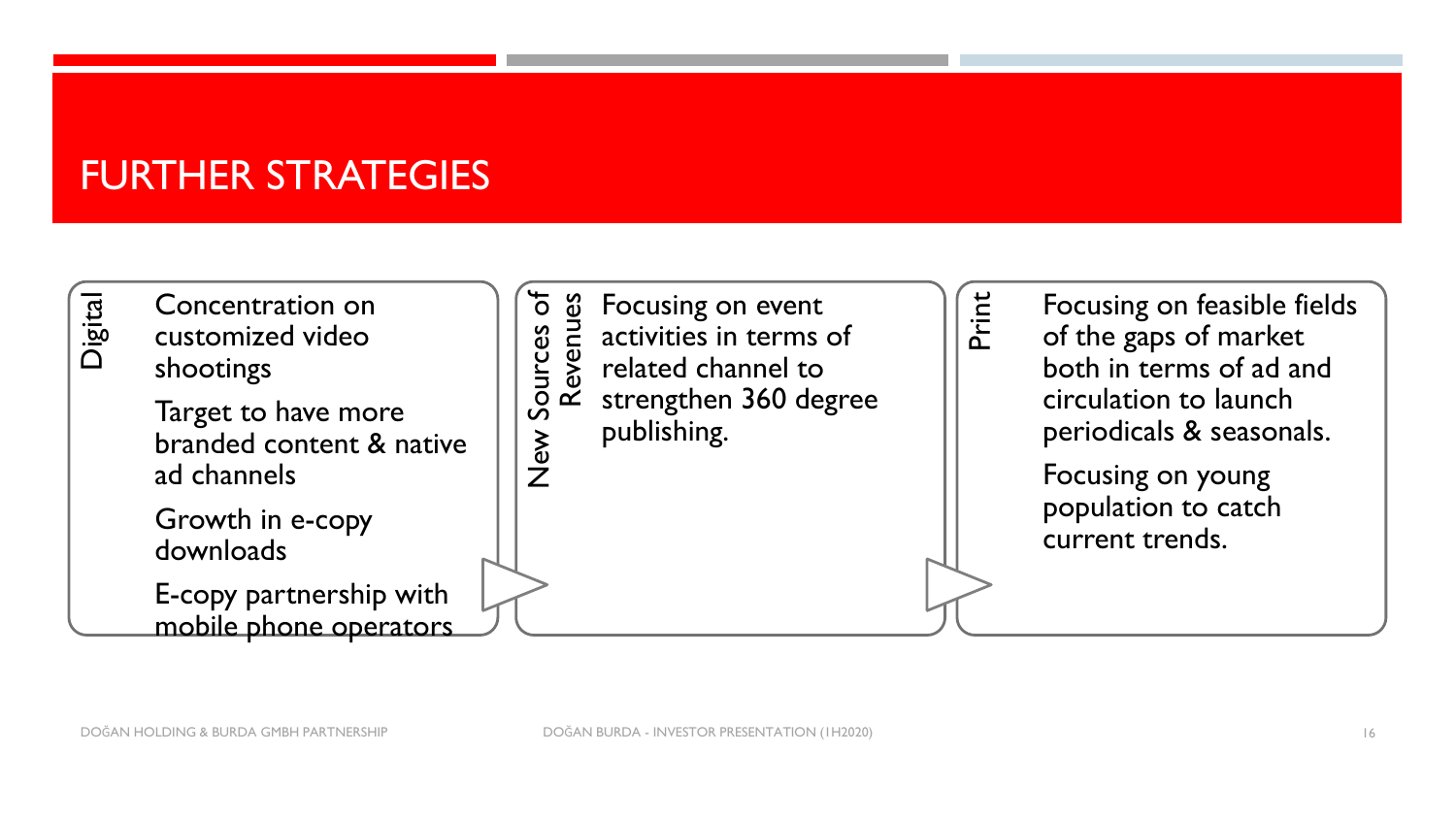#### INCOME STATEMENT SUMMARY

■ Successfull 1H20 results in terms of revenue and profitability.

| <b>Income Statement Summary (TL mn)</b>     | <b>IHI9</b> | <b>IH20</b> | Ch.%       |
|---------------------------------------------|-------------|-------------|------------|
| <b>Net Sales</b>                            | 44,35       | 26,52       | $-40,2%$   |
| Cost of Goods Sold (-)                      | 26,16       | 20,15       | $-23,0%$   |
| <b>Gross Profit</b>                         | 18,19       | 6,37        | $-65,0%$   |
| Operating Exp. (-)                          | 19,38       | 13,45       | $-30.6%$   |
| Operating Profit/(Loss)                     | (1, 19)     | (7,08)      | 493,9%     |
| Other Operating Income/(Exp.)               | 2,39        | 3,29        | 37,4%      |
| Income/(Exp.) from Investing Activities     | 0,00        | 0,00        | $-22,2%$   |
| Operating Profit/(Loss) before Finance Exp. | 1,20        | (3,79)      | $-414,6%$  |
| Net Profit/(Loss)                           | 0,05        | (3, 44)     | $-6498,9%$ |
| <b>EBITDA</b>                               | 1,11        | (4,35)      | $-490,7%$  |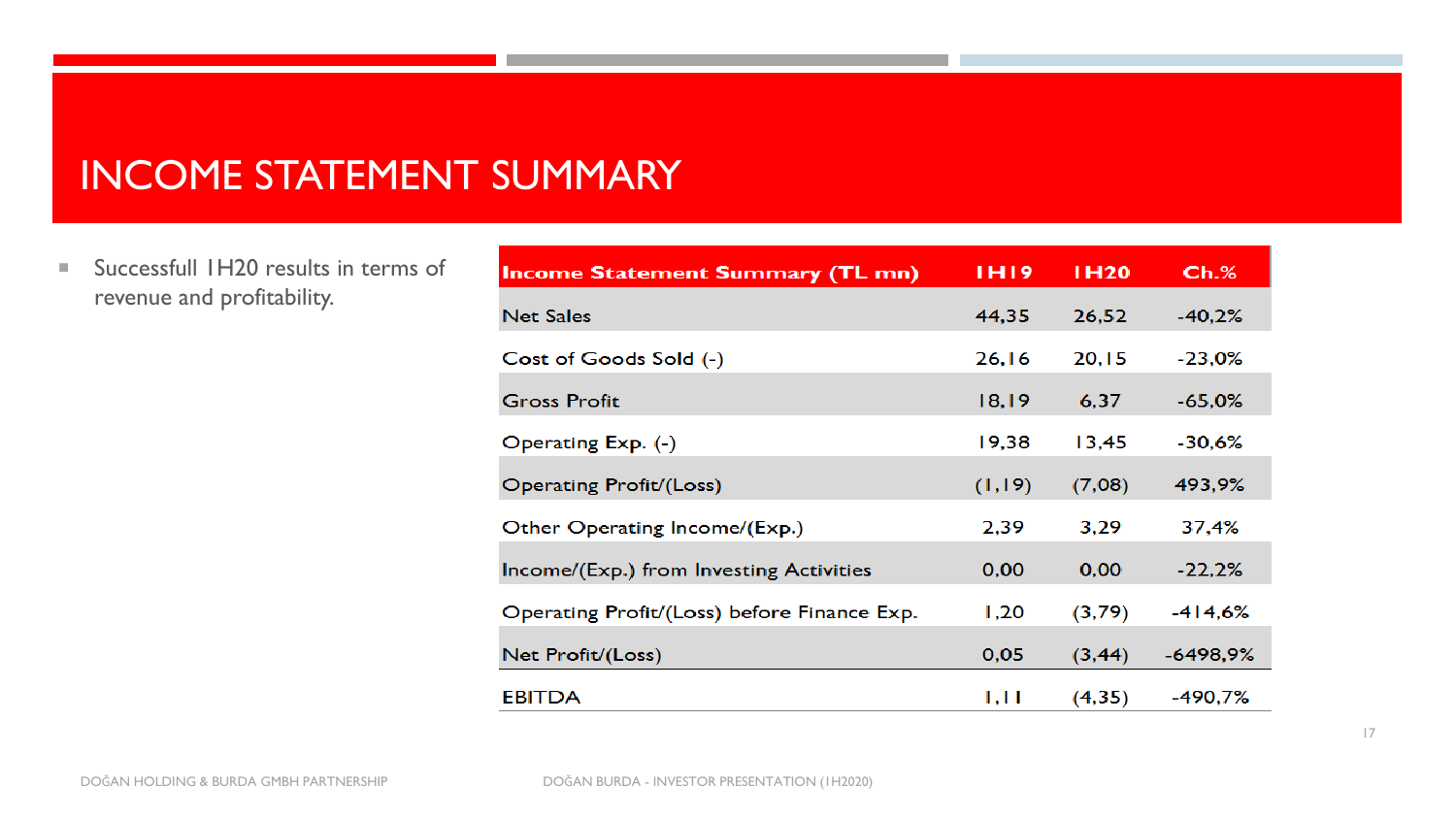#### **NOTICE**



Doğan Burda Dergi Yayıncılık ve Pazarlama A.Ş.("Doğan Burda") has prepared this Presentation (the "Presentation") for the sole purpose of providing information (the "Information") relating to Doğan Burda. This presentation includes information based on publicly available data and/or data provided by Doğan Burda and Doğan Şirketler Grubu Holding A.Ş. management gathered at the time of writing and are subject to change without notice. This Presentation and/or the Information is confidential and cannot be copied. disclosed or distributed to any person and is being provided to you solely for your information.

This Presentation and/or the Information do not constitute or form part of any offer or invitation to sell or issue, or any solicitation of any offer to purchase or subscribe for, any securities of Doğan Burda, nor shall it or any part of it nor the fact of its distribution form the basis of, or be relied on in connection with, any contract or investment decision. No reliance may be placed for any purposes whatsoever on the Information contained in this Presentation or on its completeness, accuracy or fairness. The Information in this Presentation is subject to verification, completion and change. No rebook or warranty is made by Doğan Burda or the Shareholders or any of their respective advisers or any of their representatives as to the accuracy or completeness of the Information and no liability is accepted by any such person for any such Information or opinion or for any loss howsoever arising from any use of this Presentation or the Information.

Investors and prospective investors in securities of any issuer mentioned herein are required to make their own independent investigations and appraisal of the business and financial condition of such company and the nature of the securities. Any decision to purchase securities in the context of a proposed offering of securities, if any, should be made solely on the basis of information contained in an offering circular published in relation to such an offering.

All statements other than statements of historical facts included in this Presentation, including, without limitation, those regarding our financial position, business strategy, plans and objectives of management for future operations (including development plans and objectives relating to our products), are forward-looking statements. Such forward-looking statements involve known and unknown risks, uncertainties and other factors which may cause our actual results, performance or achievements to be materially different from any future results, performance or achievements expressed or implied by such forward-looking statements. Such forward-looking statements are based on numerous assumptions regarding our present and future business strategies and the environment in which we will operate in the future. Further, certain forward-looking statements are based upon assumptions of future events which may not prove to be accurate. The forwardlooking statements in this Presentation speak only as at the date of this Presentation.